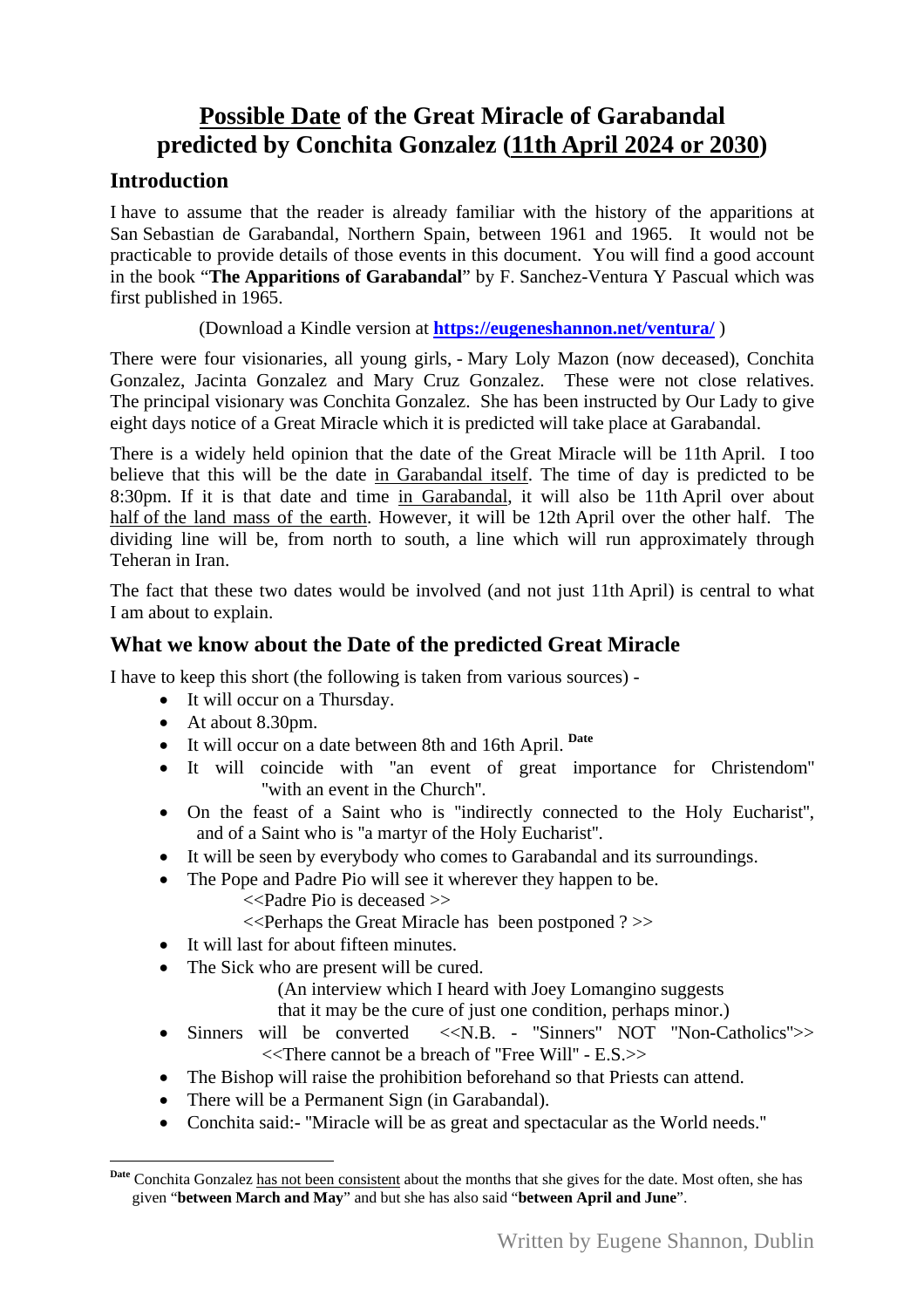• The Miracle will be announced by Conchita eight days in advance.

# **St. Stanislaus of Krakow AND St. Juliana of Liège**

The two saints who seem to me to best fit the descriptions of the saints whose feasts will coincide with the predicted Great Miracle are St. Stanislaus of Krakow and St. Juliana of Liège.

**11th April** The official Universal Church feast of St. Stanislaus of Krakow is **11th April**. Stanislaus was murdered while saying Mass on 8th May 1079 in the Chapel of Saint Michael in a suburb of Krakow, Poland. In Poland his feast is 8th May. There is now a Basilica on the site which has the name *Basilica of St. Michael and St. Stanislaus*. (Note the connection with St. Michael). This Basilica is well worth a visit. My wife and I have visited the Basilica on two occasions. It is just a short walk from Krakow city centre and it is very close to a wide section of the River Vistula. It is a very quiet and pleasant place. It seems reasonable to me to assume that Stanislaus is the Saint who is ''a martyr of the Holy Eucharist''.

**12th April** The official Universal Church feast of St. Juliana of Liège is 6th April. There may be confusion about the year that Juliana died. Most sources say 1258. However, they all say that she died on 5th April. This is a Julian Calendar date. If the Gregorian Calendar had been in existence at that time, then her date of death would have been **12th April**. Juliana is formally attributed by the Church with bringing about the Feast of Corpus Christi. Some sources attribute this quite incorrectly to another person. For the official Church position about St. Juliana, as spoken by Pope Benedict in 2010, see the Vatican Website at -

#### **[http://www.vatican.va/holy\\_father/benedict\\_xvi/audiences/2010/documents/hf\\_ben](http://www.vatican.va/holy_father/benedict_xvi/audiences/2010/documents/hf_ben-xvi_aud_20101117_en.html)[xvi\\_aud\\_20101117\\_en.html](http://www.vatican.va/holy_father/benedict_xvi/audiences/2010/documents/hf_ben-xvi_aud_20101117_en.html)**

Therefore, it seems reasonable to me to assume that Juliana is the Saint who is "indirectly connected to the Holy Eucharist''.

I expect, therefore, that on the date of the Great Miracle **(a)** it will be a Thursday 11th April, the Feast of St. Stanislaus of Krakow, over about half of the land mass of the Earth west of a line of longitude running roughly through Teheran, Iran, and that **(b)** it will be a Friday 12th April, the Gregorian Calendar version of the date of death of St. Juliana of Liège, over the other half of the land mass of the Earth east of that line.

## **Thursday 11th April arises only occasionally**

From the end of the apparitions in 1965 to 2019 there were Thursdays 11th in 1968, 1974, 1985, 1991, 1996, 2002, 2013 and 2019. The next instance will be 2024. Conchita Gonzalez was 70 on 7th February 2019. She is a widow. Mary Loly is deceased. Time is marching on. Even assuming that she will live to be 100, the remaining Thursdays 11th April, during her lifetime, would be in 2024, 2030, 2041 and 2047.

#### **I am hoping that it will occur on Thursday 11th April 2024**.